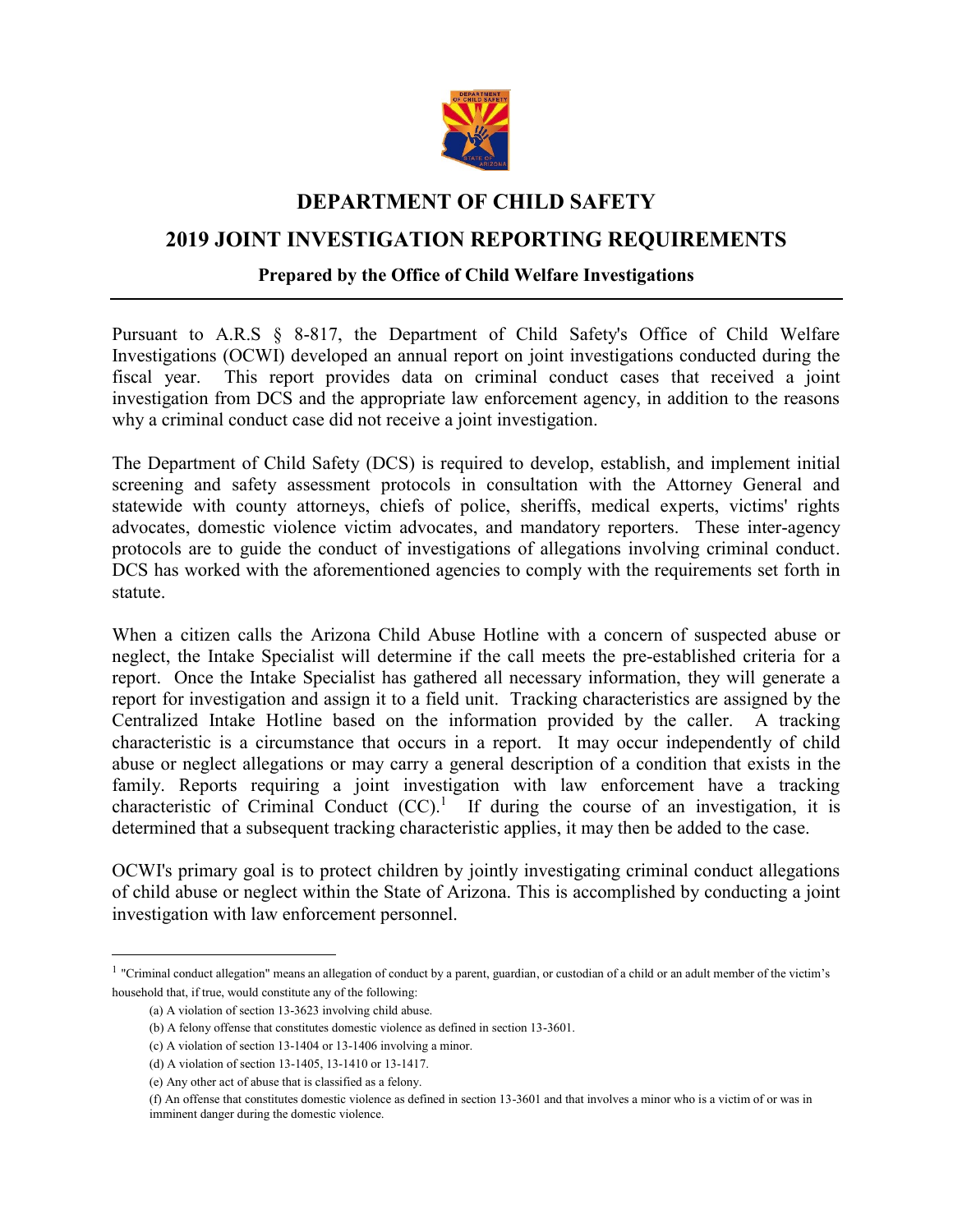## *Number of Reports Coded as Criminal Conduct Allegations*

The first data element in the table that follows is the number of reports generated for field investigation that contained a CC allegation (Table 1). As required by Department protocols, any report that contains a CC characteristic must be reported to the appropriate law enforcement agency, and a joint investigation must occur.

## **TABLE 1: NUMBER OF REPORTS CODED AS CRIMINAL CONDUCT (CC) ALLEGATIONS RECEIVED BY THE DEPARTMENT**

| County            | Number of<br><b>Reports</b> |  |  |
|-------------------|-----------------------------|--|--|
| <b>APACHE</b>     | 23                          |  |  |
| <b>COCHISE</b>    | 105                         |  |  |
| <b>COCONINO</b>   | 124                         |  |  |
| <b>GILA</b>       | 53                          |  |  |
| GRAHAM            | 42                          |  |  |
| GREENLEE          | 0                           |  |  |
| LA PAZ            | $\mathbf{2}$                |  |  |
| MARICOPA          | 3,776                       |  |  |
| MOHAVE            | 227                         |  |  |
| <b>NAVAJO</b>     | 80                          |  |  |
| <b>PIMA</b>       | 1,133                       |  |  |
| PINAL             | 381                         |  |  |
| <b>SANTA CRUZ</b> | 23                          |  |  |
| YAVAPAI           | 185                         |  |  |
| YUMA              | 149                         |  |  |
| Total             | 6.303                       |  |  |

During fiscal year 2019, the Arizona Child Abuse Hotline received 47,044 reports. Of those, 6,303 were classified as criminal conduct compared to 7,612 in FY2018.

The Department continues to work to improve the recognition of criminal conduct allegations. In fiscal year 2018, OCWI embedded a Hotline Analyst at the Arizona Child Abuse Hotline. The Hotline Analyst continues to provide ongoing training and quality assurance relating to allegations of criminal conduct to Hotline, DCS, and OCWI staff.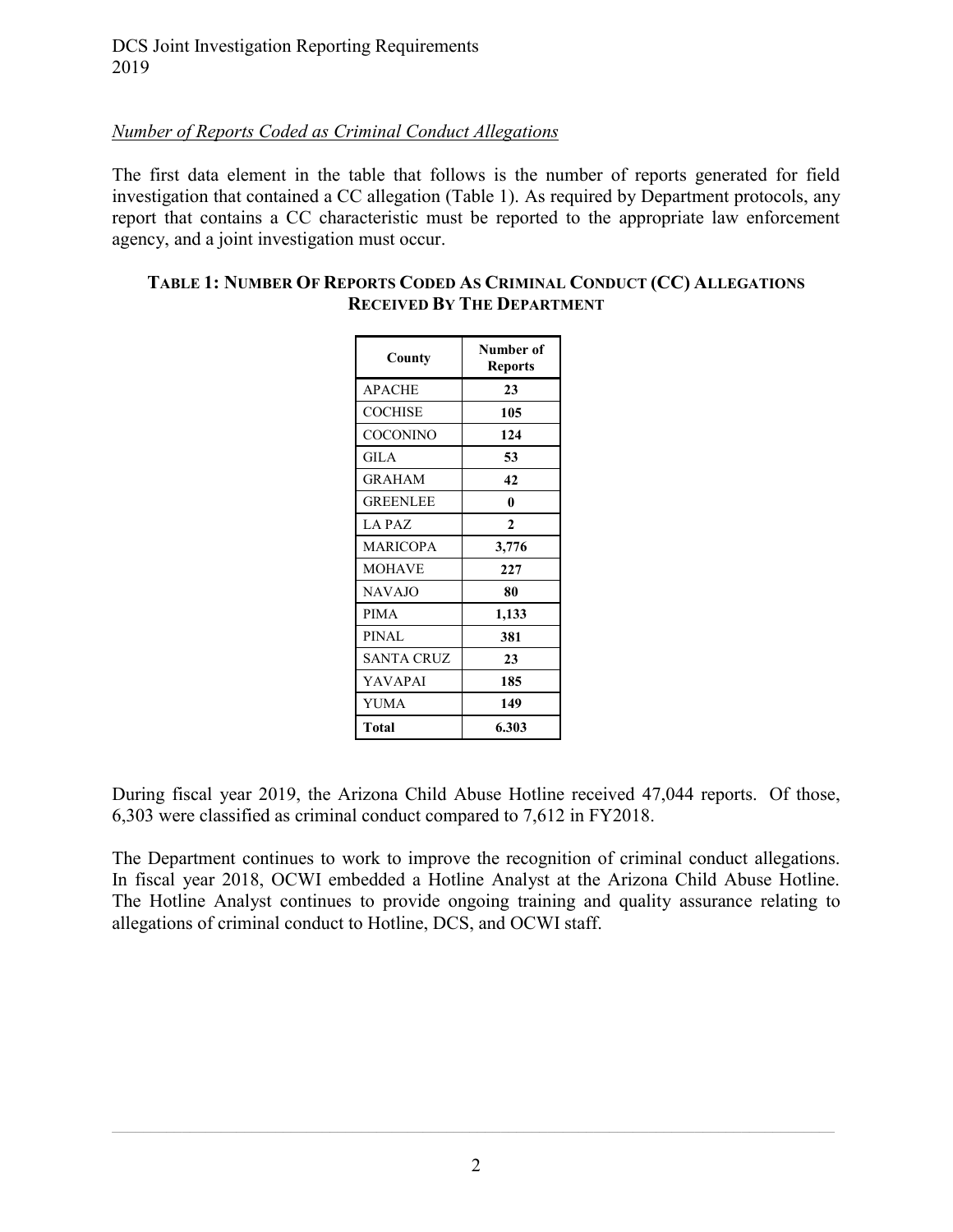DCS Joint Investigation Reporting Requirements 2019

### *Joint Investigations*

The second data element shows the number of reports with joint investigation documentation recorded according to the protocols (Table 2). As stated previously, all reports that contain the CC allegation are intended to be jointly investigated by DCS/OCWI and the appropriate law enforcement agency.

| County          | Number of<br><b>Reports</b> |  |  |
|-----------------|-----------------------------|--|--|
| <b>APACHE</b>   | 22                          |  |  |
| <b>COCHISE</b>  | 94                          |  |  |
| <b>COCONINO</b> | 107                         |  |  |
| <b>GILA</b>     | 49                          |  |  |
| <b>GRAHAM</b>   | 41                          |  |  |
| <b>GREENLEE</b> | 0                           |  |  |
| LA PAZ          | $\mathbf{2}$                |  |  |
| <b>MARICOPA</b> | 3,676                       |  |  |
| <b>MOHAVE</b>   | 200                         |  |  |
| <b>NAVAJO</b>   | 80                          |  |  |
| <b>PIMA</b>     | 1,080                       |  |  |
| <b>PINAL</b>    | 353                         |  |  |
| SANTA CRUZ      | 21                          |  |  |
| YAVAPAI         | 166                         |  |  |
| YUMA            | 147                         |  |  |
| Total           | 6,038                       |  |  |

#### **TABLE 2: NUMBER OF CHILD SAFETY REPORTS CATEGORIZED AS CC JOINTLY INVESTIGATED ACCORDING TO THE PROTOCOLS, BY COUNTY**

Table 3 below shows that 99% percent of investigations conducted by OCWI were jointly investigated according to the protocols. This table also shows that 90% of investigations conducted by DCS were jointly investigated.

| TABLE 3: NUMBER OF CC REPORTS JOINTLY INVESTIGATED ACCORDING TO THE PROTOCOLS, |
|--------------------------------------------------------------------------------|
| <b>BY AGENCY</b>                                                               |

| <b>Agency Conducting</b><br>Investigation | <b>Total of Number</b><br><b>CC</b> Reports | Number of CC<br><b>Reports Not Jointly Reports Pending</b><br>Investigated | Number of CC<br>Documentation | Number of CC<br><b>Reports With a Joint</b><br>Investigation<br>Conducted | Percentage of CC<br><b>Reports with a Joint</b><br><b>Investigation Conducted</b> |
|-------------------------------------------|---------------------------------------------|----------------------------------------------------------------------------|-------------------------------|---------------------------------------------------------------------------|-----------------------------------------------------------------------------------|
| <b>DCS</b>                                | 2.237                                       | 83                                                                         | 144                           | 2.010                                                                     | 90%                                                                               |
| <b>OCWI</b>                               | 4.066                                       |                                                                            | 26                            | 4.028                                                                     | 99%                                                                               |
| <b>Statewide Total</b>                    | 6.303                                       | 95                                                                         | 170                           | 6.038                                                                     | 96%                                                                               |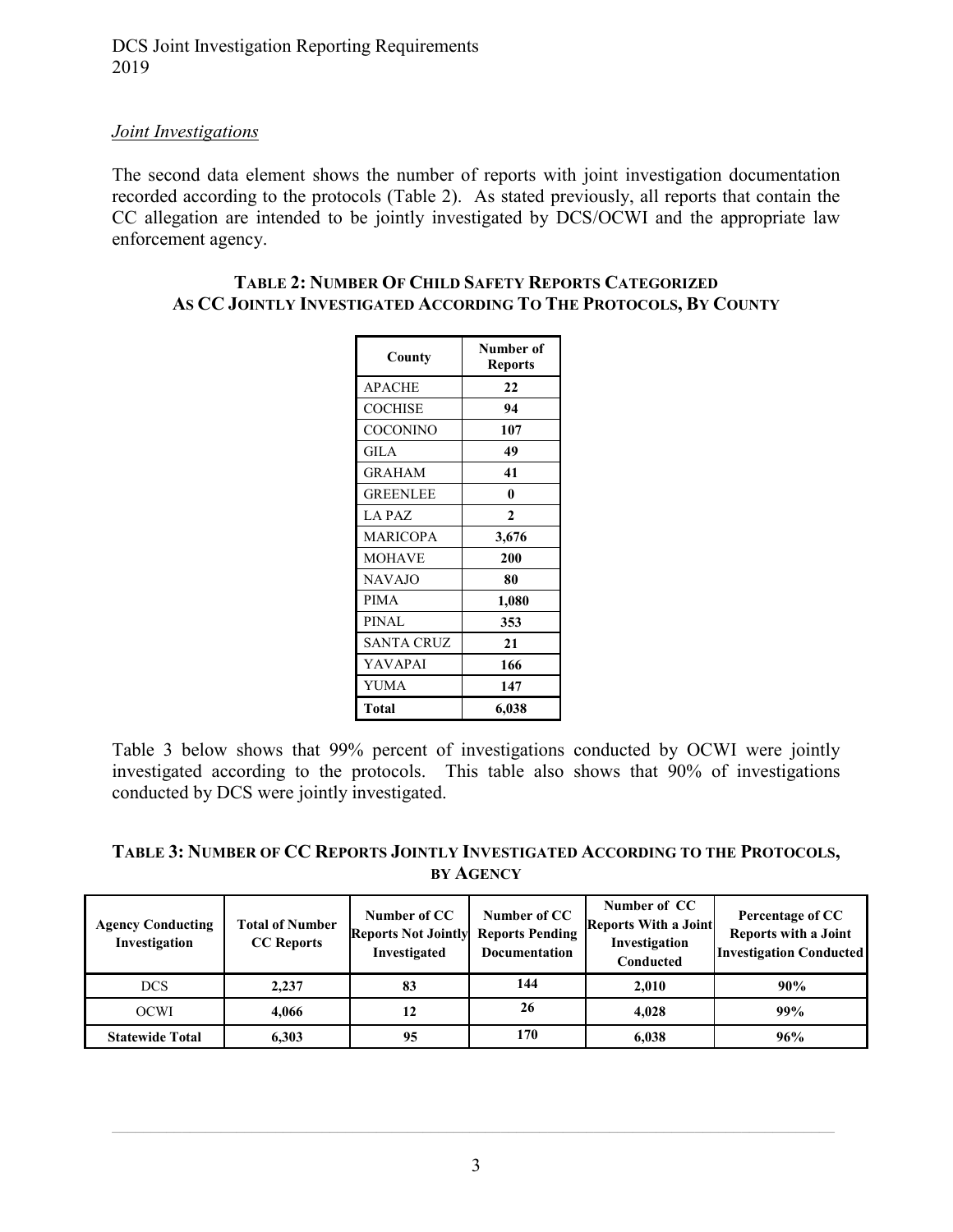DCS Joint Investigation Reporting Requirements 2019

There are several reasons a joint investigation between DCS/OCWI and law enforcement may not occur (Table 4). The main reasons are:

- **Child Not Available**: At the time of the initial contact by DCS, OCWI, or law enforcement, the alleged child victim is not available to be interviewed. This occasionally happens, for example, if a report is received and the alleged child victim is located in another state at the time of the investigation.
- **DCS Not Available:** At the time of the initial contact by law enforcement, or during subsequent interviews with the alleged victim or perpetrators, the DCS case manager is unable to be present to participate in the investigation. For example, a report is called in to the DCS Hotline by the Victims Witness Advocate Office to report abuse or neglect of a child after police interviews and the investigation have already occurred.
- **Law Enforcement Disagrees:** When the DCS case manager receives a report requiring joint investigation, contact is made with the appropriate law enforcement agency to make a police report and request the joint investigation. Law enforcement officials sometimes decline to accept the information as meeting criminal conduct standards and inform the DCS case manager that the investigation may be completed without law enforcement present. In these situations, DCS follows up with an additional report to law enforcement during the investigation if further information indicates criminal activity.
- **Law Enforcement Unavailable**: When the DCS case manager contacts law enforcement prior to the initial contact, there are times when law enforcement is unable to provide an officer or detective during the course of the investigation due to other incidents. In these situations, DCS follows up with an additional report to law enforcement if the initial contact further indicates criminal activity.
- **No Jurisdiction:** If the alleged victim or perpetrator lives on either a federal military installation or Native American reservation, DCS does not have jurisdiction and the case is transferred to the appropriate agency.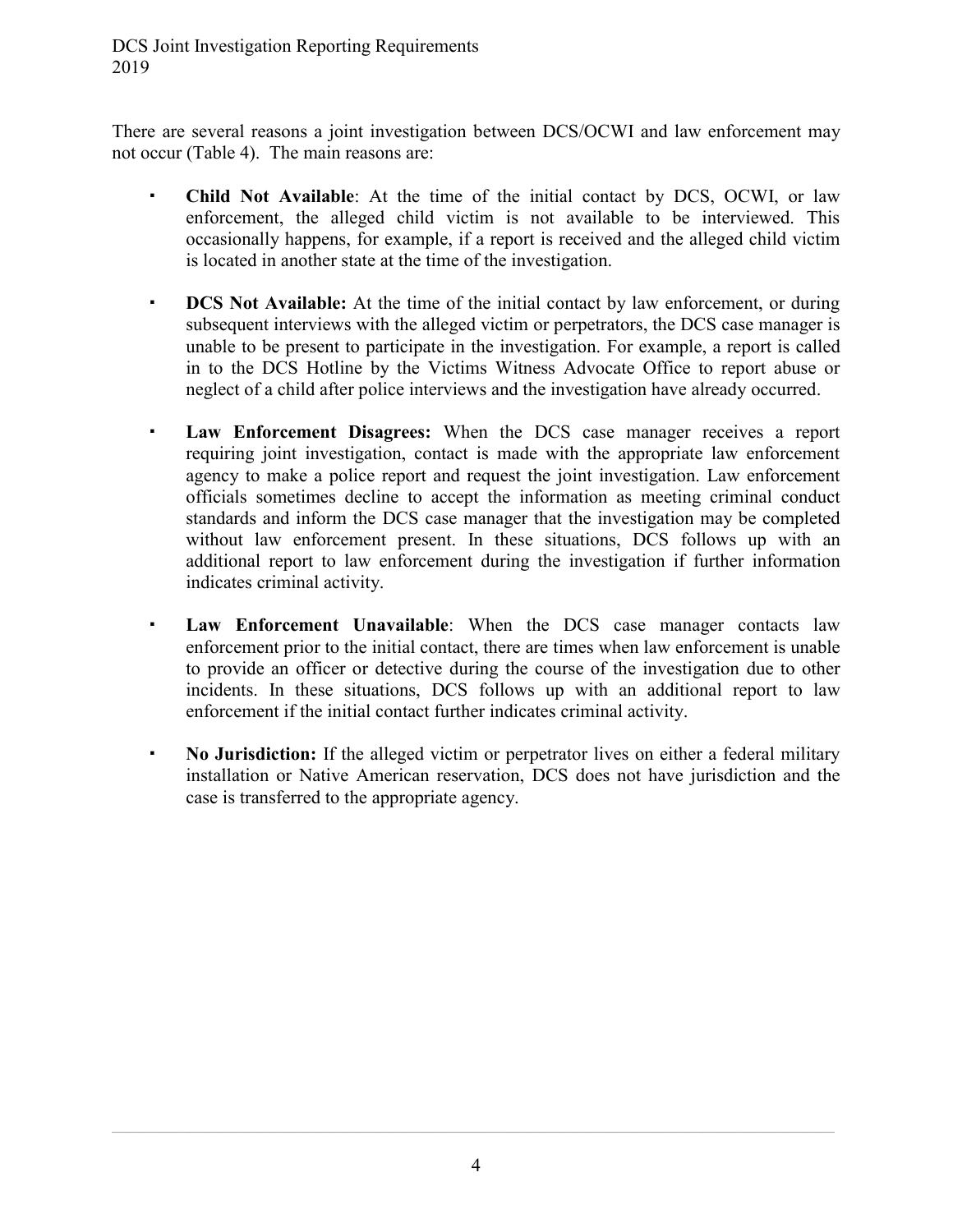| County            | <b>Child Not</b><br>Available | <b>DCS</b> Not<br>Available | Law<br><b>Enforcement</b><br><b>Disagrees</b> | Law<br><b>Enforcement</b><br>Unavailable | No<br><b>Jurisdiction</b> | <b>Total</b><br><b>Reports</b> |
|-------------------|-------------------------------|-----------------------------|-----------------------------------------------|------------------------------------------|---------------------------|--------------------------------|
| <b>APACHE</b>     | $\theta$                      | $\mathbf{0}$                | $\theta$                                      | $\theta$                                 | 0                         | 0                              |
| <b>COCHISE</b>    | $\theta$                      | $\theta$                    | 5                                             |                                          | $\mathbf{0}$              | 6                              |
| <b>COCONINO</b>   |                               | $\theta$                    | $\overline{7}$                                | 3                                        | $\theta$                  | 11                             |
| <b>GILA</b>       | $\Omega$                      | $\theta$                    |                                               | $\theta$                                 | $\Omega$                  |                                |
| <b>GRAHAM</b>     | $\theta$                      | $\mathbf{0}$                | $\theta$                                      | $\mathbf{0}$                             | $\theta$                  | $\bf{0}$                       |
| <b>GREENLEE</b>   | $\theta$                      | $\mathbf{0}$                | $\theta$                                      | $\theta$                                 | $\theta$                  | 0                              |
| <b>LAPAZ</b>      | $\theta$                      | $\mathbf{0}$                | $\theta$                                      | $\mathbf{0}$                             | $\theta$                  | $\mathbf{0}$                   |
| <b>MARICOPA</b>   | 4                             | $\overline{c}$              | 26                                            | 5                                        | $\theta$                  | 37                             |
| <b>MOHAVE</b>     | $\theta$                      | $\mathbf{0}$                |                                               | $\overline{c}$                           | $\mathbf{0}$              | 3                              |
| <b>NAVAJO</b>     | $\theta$                      | $\theta$                    | $\theta$                                      | $\theta$                                 | $\theta$                  | $\mathbf{0}$                   |
| <b>PIMA</b>       | 3                             | $\theta$                    | 11                                            | 6                                        |                           | 21                             |
| <b>PINAL</b>      | $\theta$                      | $\mathbf{0}$                | 9                                             | $\mathbf{0}$                             | $\theta$                  | 9                              |
| <b>SANTA CRUZ</b> | $\theta$                      | $\theta$                    |                                               | $\mathbf{0}$                             | $\theta$                  |                                |
| <b>YAVAPAI</b>    | $\theta$                      | $\mathbf{0}$                | 6                                             | $\mathbf{0}$                             | $\theta$                  | 6                              |
| <b>YUMA</b>       | $\theta$                      | $\mathbf{0}$                | $\theta$                                      | $\theta$                                 | $\theta$                  | $\mathbf{0}$                   |
|                   | 8                             | 2                           | 67                                            | 17                                       |                           | 95                             |

**TABLE 4: REASONS WHY A JOINT INVESTIGATION DID NOT OCCUR**

Continued partnerships between law enforcement and DCS/OCWI have provided opportunities for identifying and addressing systemic issues between the agencies. Prior to fiscal year 2019, the scope of the OCWI Deputy Chief position broadened to include on a focus on the development of relationships with law enforcement agencies throughout the state. This position has continued to foster relationships with law enforcement partners, addressing any areas for improvement as they are identified, on behalf of both DCS and OCWI.

A Senior Child Safety Advisor was added to OCWI in 2019. This position was created to aide OCWI staff in making rapid and accurate assessments regarding child safety on the oftencomplex criminal conduct reports that require a joint investigation. This Advisor provides guidance to ensure that appropriate safety actions are implemented effectively, as per DCS policy.

OCWI continues to provide joint investigation trainings to DCS staff. Joint investigation with law enforcement training was formally incorporated in to DCS' training curriculum. All new supervisors, both from DCS as well as OCWI, will complete this course.

In 2018, a Victim Services Unit was created to serve as a liaison between DCS and the various prosecuting offices to ensure victims of crime are afforded the constitutionally protected rights they are entitled to while they are in DCS custody. OCWI continues to work closely with this unit to ensure children's rights and representation as victims of crime are implemented swiftly when adults have been arrested on criminal conduct investigations.

There continues to be regular collaboration and communication with the agencies involved in the investigation of criminal conduct throughout the state. This includes DCS, OCWI, law enforcement, prosecution, medical personnel, victim advocates, and advocacy centers to